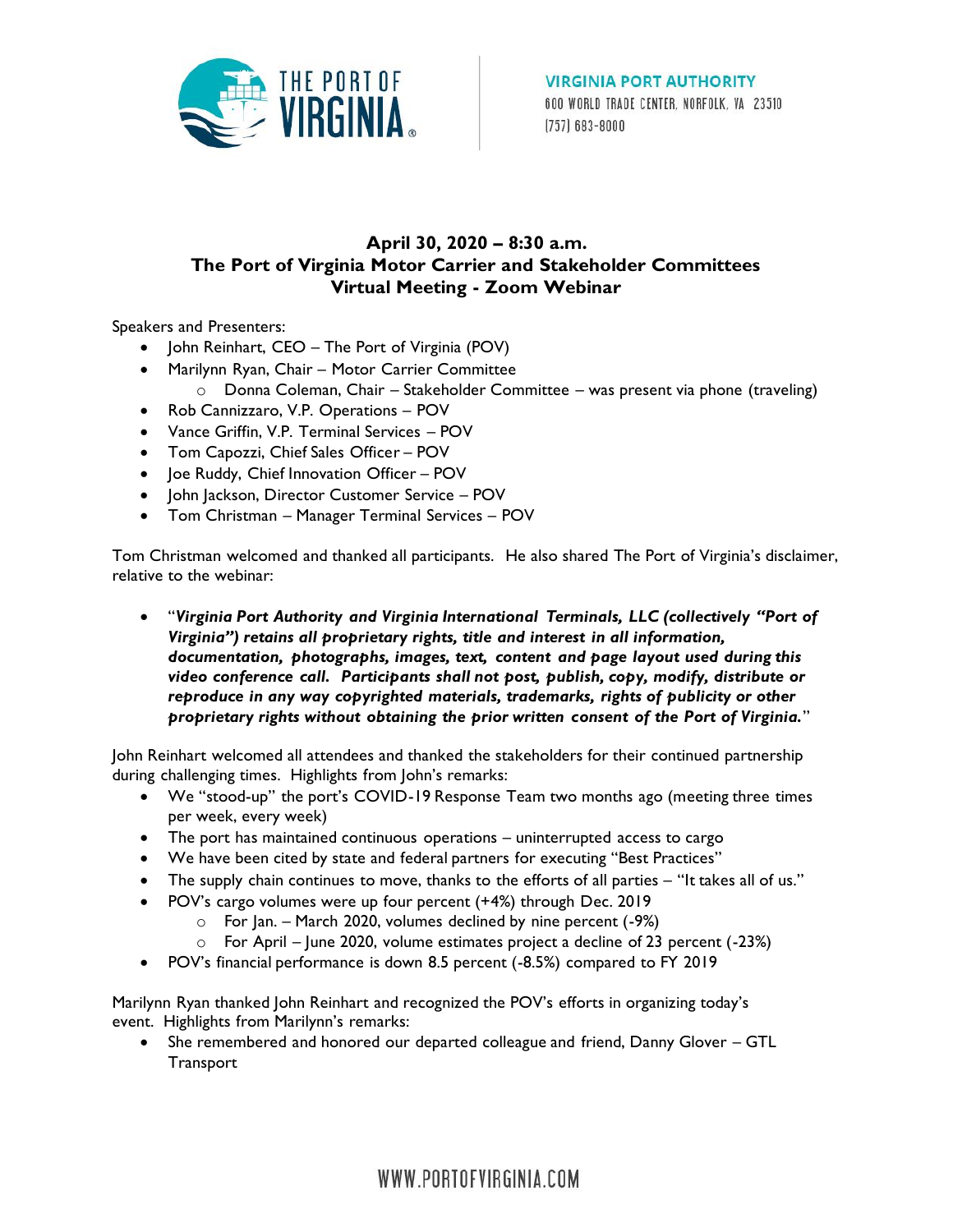- "Our lines of communication with the port are now open."
	- $\circ$  Some difficulties in communications were cited between motor carriers and the port attributable to the conditions created by the pandemic
- The June meeting of the Motor Carrier Committee will be held online (details to follow)
- The TMTA Pier Committee remains active and engaged
- Thanks to the VMA for their support in offering resources to motor carriers seeking financial relief
- Concerns regarding operational issues, particularly at VIG
	- o Number of TRS reservations
	- o Truck turn times
- "All parties must be healthy and profitable" to sustain the supply chain

Rob Cannizzaro presented details of the POV's \$2.1 million to be spent on COVID-19 mitigation efforts (through June 30, 2020). Highlights from Rob's remarks:

- Replacing bio-metric scans with visual I.D. checks
- 27,000 "no touch" temperature screenings have been performed at POV gates
	- o Averaging 1,600 screenings daily
- The SERVPRO Team continues extensive work to clean/disinfect highly trafficked areas and equipment – supplementing the POV's internal efforts
- POV advocacy contributed to a successful outcome with the TSA the expiration of TWIC cards has been extended, creating a grace period during the pandemic
- See attached presentation

Vance Griffin presented performance metrics slides (see attached presentation). Highlights from Vance's remarks:

- Turn times are returning to favorable levels, as the POV has implemented creative solutions relative to social distancing
- He thanks the motor carriers for their continued support of TRS and the excellent "missed rate" statistics

Tom Capozzi presented commercial slides (see attached presentation). Highlights from Tom's remarks:

- Total TEUs for March 2020 were down 8.6 percent compared to March 2019
- Richmond Marine Terminal barge volume was up 28 percent in March, despite market conditions
- The EMA weekly service will call POV, offering a new connection to the Mediterranean market (ONE, COSCO, OOCL, Yang Ming)
- From April July 2020, 57 blank sailings are anticipated for POV
	- o Those sailings represent approximately 83,000 containers
	- o That is roughly 14 percent of estimated volume during the four month period

Rob Cannizzaro presented capacity alignment and terminal consolidation updates (see attached presentation). Highlights from Rob's remarks:

- PMT closes effective May 4, 2020
	- o Details were provided regarding vessel service relocations
- Gate openings at NIT, VIG, PPCY, PCY and RSA will shift from 0600 0700, Monday Friday (effective May 4)